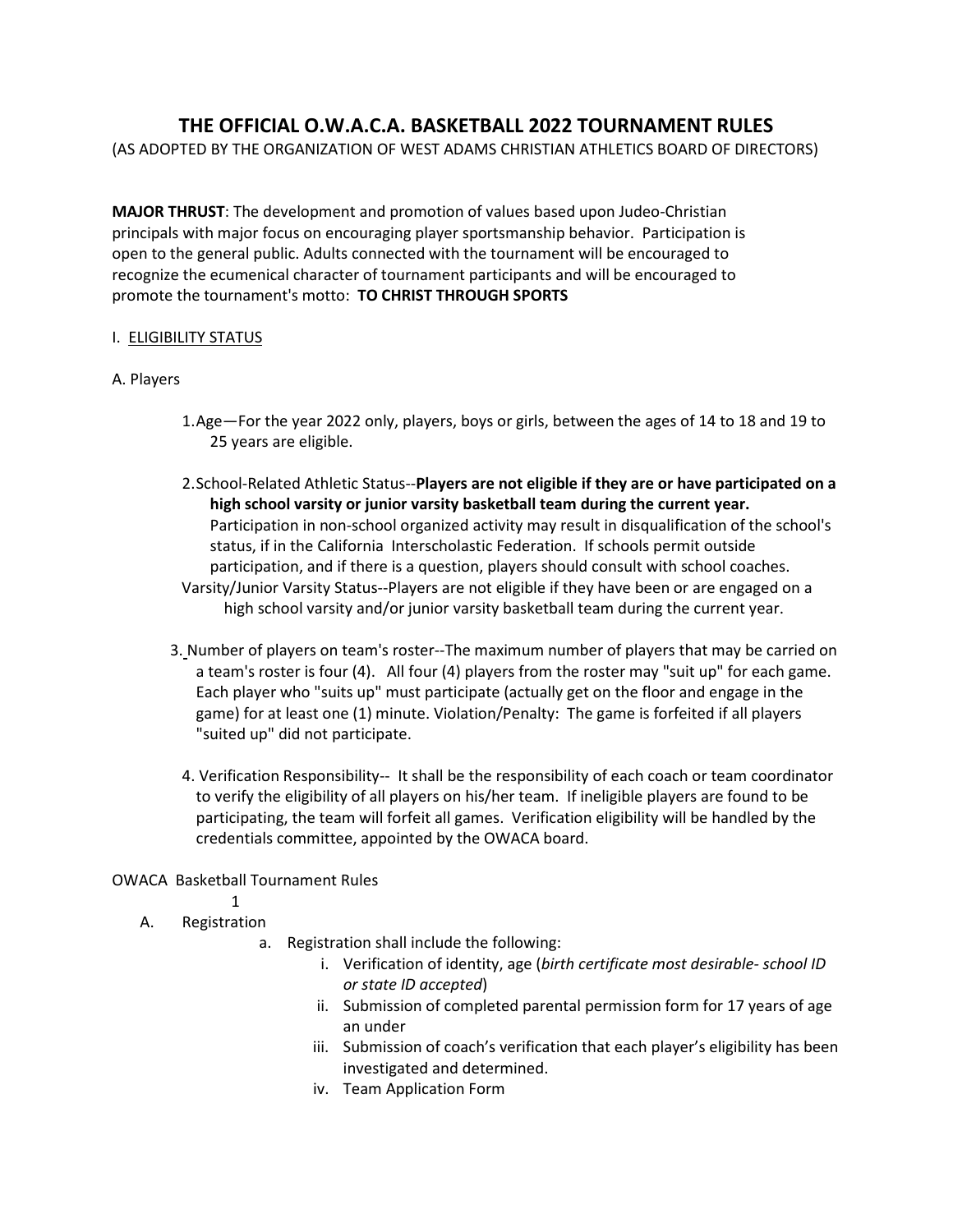## II. PLAYING TIME

- A. *Each game will consist of one (1) twenty (20) minutes session each--running time Explanation*: The clock will be stopped for dead balls only during the last two minutes of a game if playing teams are within ten (10) points of each other. Whenever scores are ten (10) or more points apart, the clock continues to run.
- B. Time outs--Teams are permitted no more than one (2) *time out per game*. Time outs will be one (1) minute stopped time.

## C. Intermission— N/A

- D. Starting times for games on schedule are official. Any changes are to be coordinated through the tournament office.
	- 1. Any team more than the (10) minutes late for a scheduled game shall forfeit the game to its opposing team. Activities to complete the game time span are to be worked out with the ontime team's coach.
	- 2. In cases where neither team has three (3) members present, both teams will be considered as having forfeited the game Special Note: Coaches and / or team coordinators are responsible to see to it that players are on time, suited up, and ready to play at the scheduled time.

OWACA Basketball Tournament Rules

A. Games Commencement and Completion of -- I he game official will have the authority to start and stop games in the absence of a Tournament official. The tournament coordinator is designated the authority to confer with coaches, in the absence of game officials for an acceptable

avenue to have the game officiated. In such a case, coaches will be obligated to solicit and agree on a substitute official. Games may start with no less than four (2) team members on each team ready to play before the grace period is over. Ten (10) minutes maximum is allowed for tardiness of teams without forfeiture.

- B. Opening and Closing Game Ceremonies (prayers)--The tournament coordinator will see that
- 1. The team with the youngest player shall be responsible for prayer before the game.
- 2. All people in the gym are asked to be quiet and to stand during prayer.
- 3. Game officials and captains of teams meet to review rules/violations/penalties Special Note: It is the responsibility of coaches and representatives of teams to see that proper respect be given at all times.
- C. Rules--O.W.A.C.A. Tournament Rules take first priority over High School Athletic Federation Rules.
- O.W.A.C.A. Rules and High School Athletic Federation Rules prevail.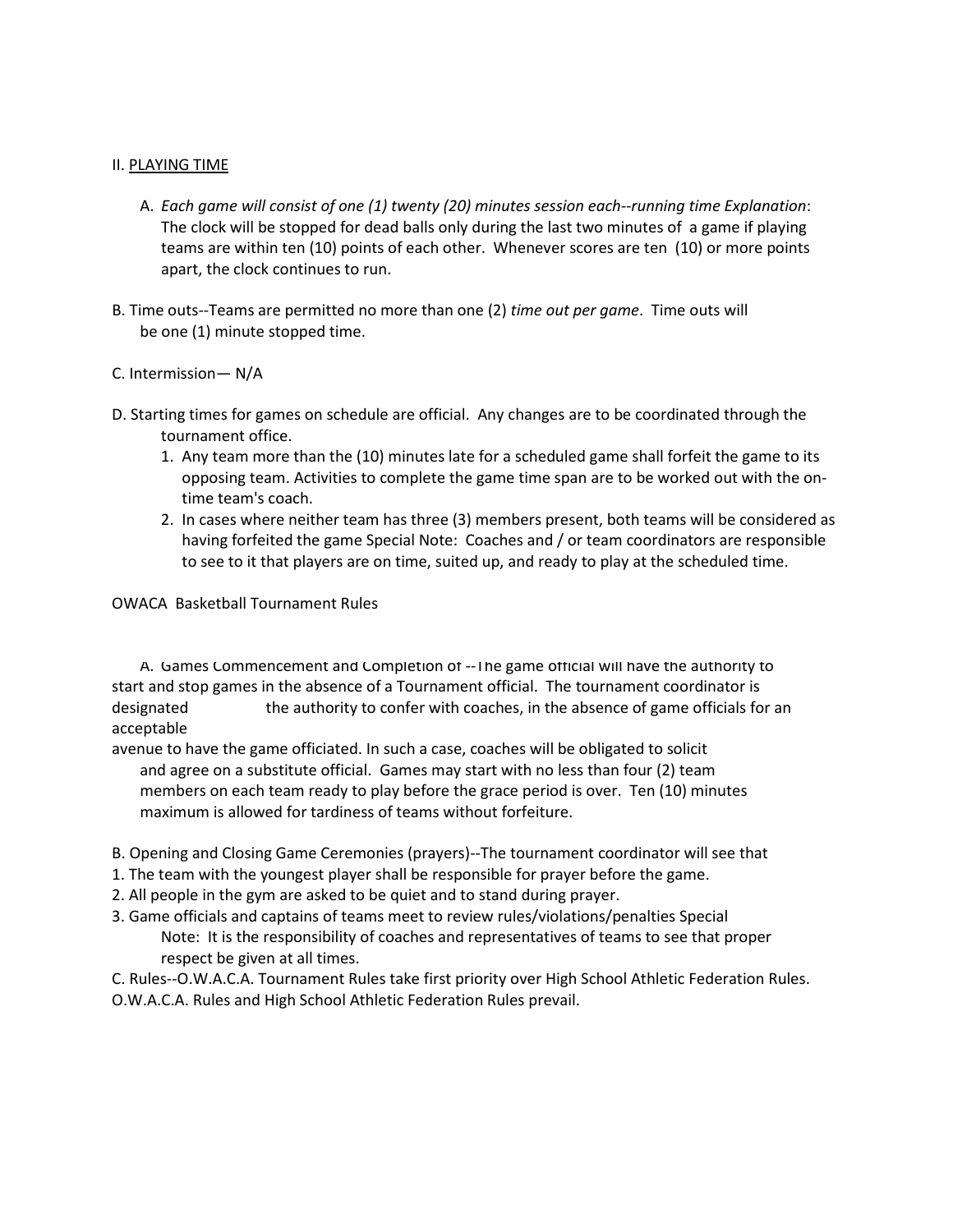#### IV. OFFICIALS/OFFICIATING

- B. Officials--Games are officiated by paid referees. The referees shall conduct games in accordance with O.W.A.C.A. and High School Athletic Federation Rules. Game officials shall have the authority to make decisions for infractions of rules before and during each game.
- C. Control of Games--Officials shall penalize unsportsman like conduct by any player, coach, substitute, team attendant, or team follower. In cases of flagrant misconduct, officials shall penalize by removing any offending coach, substitute, team attendant, or team follower from the vicinity of the court. A player who commits his/her fifth personal foul shall be removed from the game. Game officials will be encouraged to speed up games to make up for time lost during a game.

OWACA Basketball Tournament Rules

A. Spectator Behavior--Team supporters are expected to be orderly. Officials may call technical fouls on either team if supporting spectators interfere in any way with the orderly conduct of the game.

B. Scorekeepers/Timers--Scorekeepers shall record field goals, free throws made and missed and keep a running total of points. The scorekeeper is to also inform the referee when players reach five fouls while participating in the game. Additionally, the scorekeeper Informs teams of the number of time outs take*n*.

1. The tournament's scorebook is the official record unless otherwise designated. The official score book shall stay at the score table throughout each game.

- 2. Scorekeepers shall keep a record of the names and numbers of players who are to start the game and of all substitutes who enter the game. When there is an infraction of the rules pertaining to the submission of team rosters, the scorekeeper shall inform the nearest official.
	- 3. Timers shall be provided with a clock for timing periods and intermissions, and a stopwatch for regulating time outs. The clock shall be operated by a timekeeper. Timekeepers work with officials in conducting the game activity.
	- 4. Spotters selected by teams, will share the score table, assist the scorekeeper with information. Coaches and / or team coordinators are to turn in their team's "lineup" on the game roster sheet at least five (10) minutes prior to each game. This information is to be given to the scorekeeper.

The information is to be legible and include players' names and numbers. Players included on game rosters are to be on file on the team's official tournament roster.

*Penalty:* Violation of this rule will result in game forfeiture and possible team disciplinary action. Players and coaches are not to be at the score table asking for information.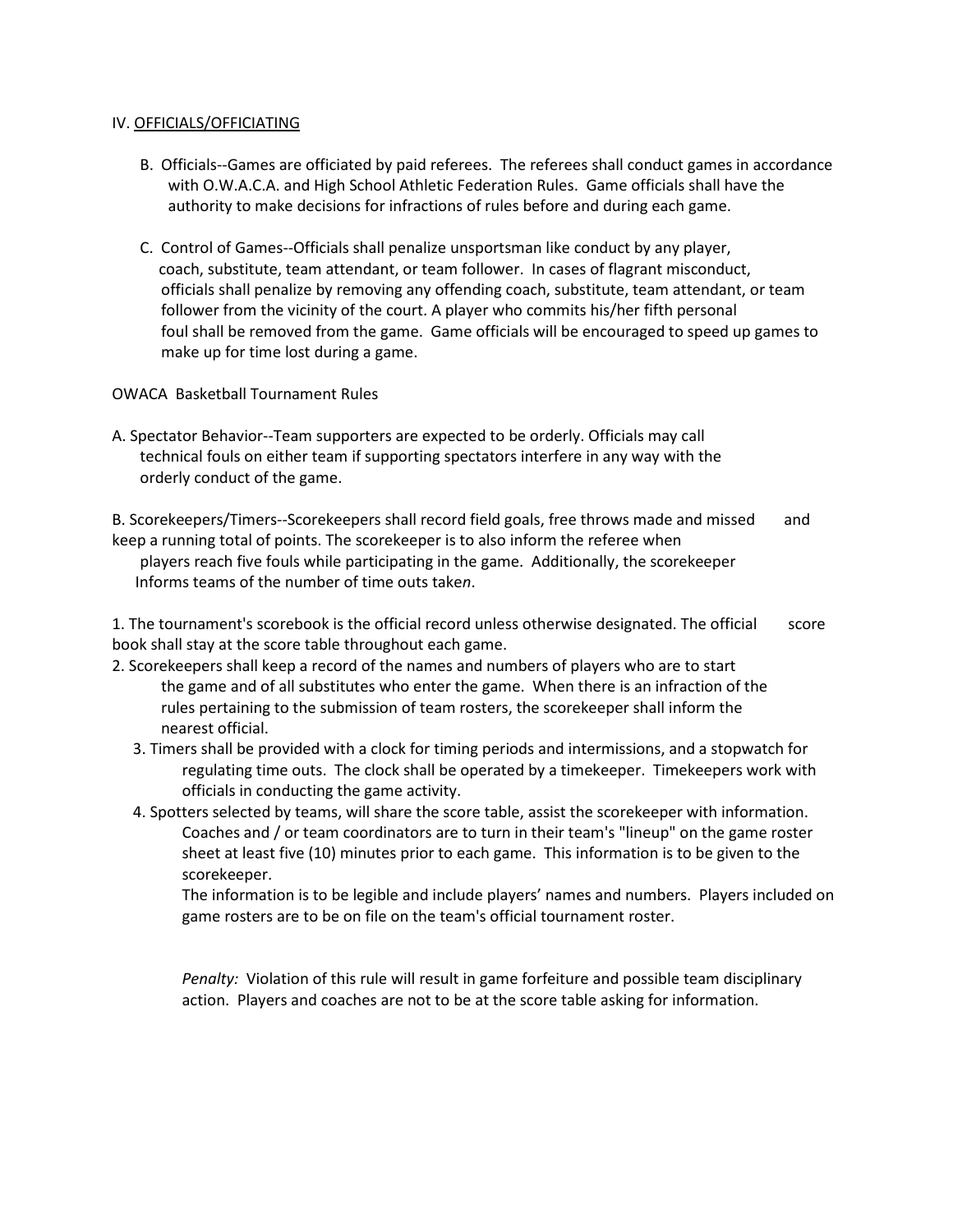# V. EVENT ORDERLINESS

- A. Suspensions and Expulsions
- 1. Any unnecessary, intentional roughness on the part of players during a game will result in an expulsion from the game
- 2. Participation in fights on the floor will result in immediate expulsion from the game and suspension from subsequent games.
- 3. Team members and supporting associates engaged in fights, intimidation, or agitation outside the game facility before or after games will result in automatic expulsion
- from O.W.A.C.A. tournament. Identification of person or persons involved in a fight will be the responsibility of the team. Failure to identify team members will result in

the team's expulsion from the tournament.

# OWACA Basketball Tournament Rules

No slam dunking is allowed before or after a game. Penalty: Expulsion from the game and technical foul.

# Reason for Forfeiture

1. Arriving for a game after the grace period is over – *Opposing coaches may confer and agree to a game being played if time and space are not conflicting with other schedule(s)* 

- 2. Coach *or* other bench member's conduct
- 3. Playing an ineligible player
- 4. Team conduct
- 5. Not playing all players for the designated amount of time

#### Use of Profane Language

Profane language directed toward another person as interpreted by a referee or the tournament coordinator subjects a player to a technical foul.

#### VI. FINANCIAL COSTS AND RESPONSIBILITIES FOR MANAGEMENT

# *Team Fees are waved for the 2022 abbreviated program- Donations will be accepted*

- A. Team participation requires fees/budget costs in addition to uniforms and a final banquet
- 1. \$550--Fee for each team's participation (waived for 2022 program)
- 2. \$ 50--Cost per cheerleader on roster (waived for 2022 program)
- B. Costs involved in conducting tournament of participating teams. Costs include the following: Awards, insurance, referees and supplies
	- C. Insurance coverage--The tournament carries a limited accident medical expense policy for game participants during the tournament at the tournaments designated facilities only.